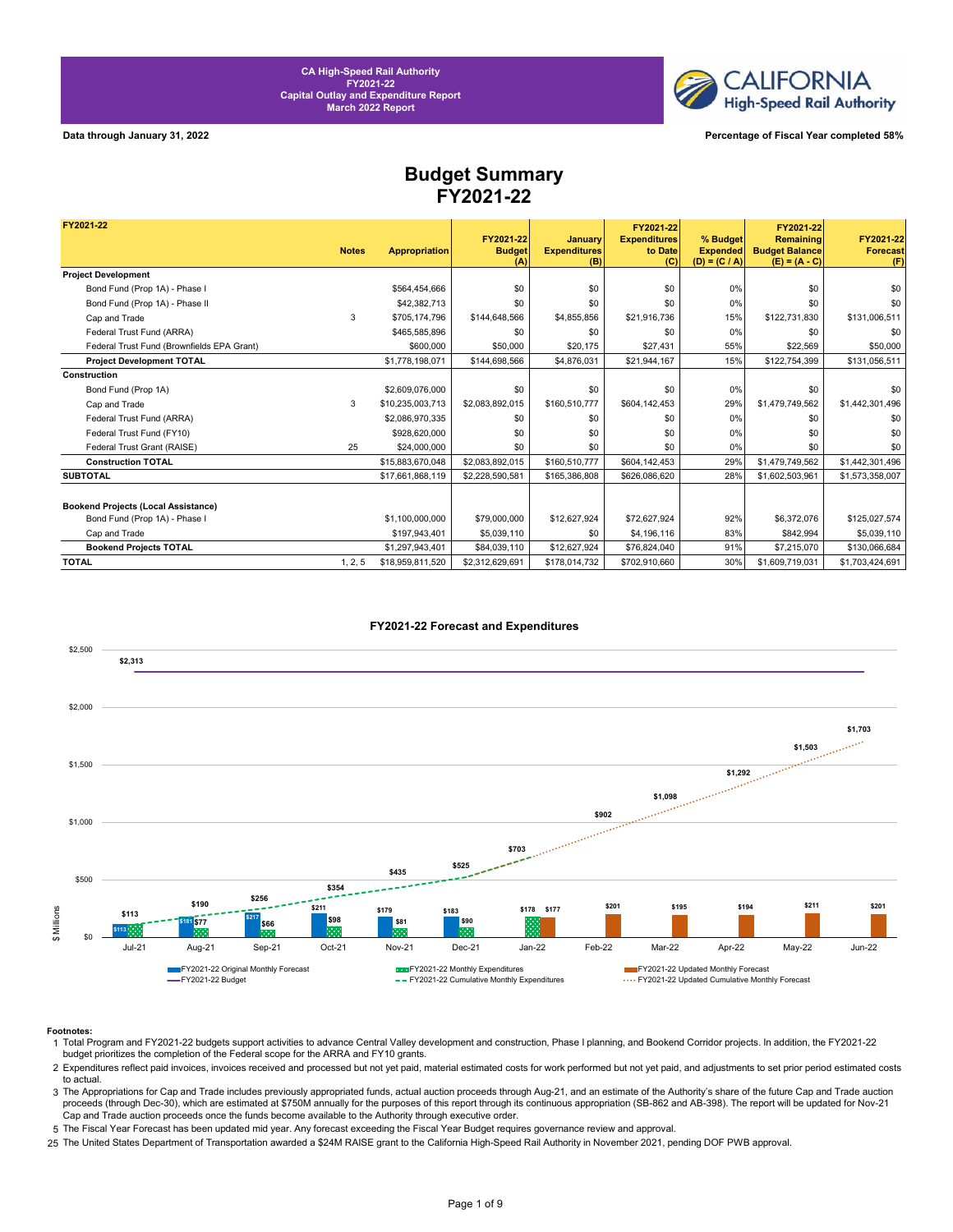**CALIFORNIA High-Speed Rail Authority** 

**Data through January 31, 2022 Percentage of Fiscal Year completed 58%**

### **Expenditure Authorization Summary Program to Date**

| <b>Program to Date</b>                     | <b>Notes</b> | Appropriation    | <b>Total</b><br><b>Expenditure</b><br>Authorization | <b>January</b><br><b>Expenditures</b> | Total<br><b>Expenditures</b><br>to Date | % Budget<br><b>Expended</b> | <b>Total Remaining</b><br><b>Expenditure</b><br><b>Authorization</b> | <b>Total</b><br><b>Authorized</b><br><b>Forecast</b> |
|--------------------------------------------|--------------|------------------|-----------------------------------------------------|---------------------------------------|-----------------------------------------|-----------------------------|----------------------------------------------------------------------|------------------------------------------------------|
|                                            |              |                  | (A)                                                 | (B)                                   | (C)                                     | $(D) = (C / A)$             | $(E) = (A - C)$                                                      | (F)                                                  |
| <b>Project Development</b>                 |              |                  |                                                     |                                       |                                         |                             |                                                                      |                                                      |
| Bond Fund (Prop 1A) - Phase I              |              | \$564,454,666    | \$564,454,666                                       | \$0                                   | \$564,454,666                           | 100%                        | \$0                                                                  | \$564,454,666                                        |
| Bond Fund (Prop 1A) - Phase II             |              | \$42,382,713     | \$42,382,713                                        | \$0                                   | \$42,382,713                            | 100%                        | \$0                                                                  | \$42,382,713                                         |
| Cap and Trade                              | 3            | \$705.174.796    | \$705,182,634                                       | \$4,855,856                           | \$252,436,303                           | 36%                         | \$452,746,331                                                        | \$705,182,634                                        |
| Federal Trust Fund (ARRA)                  |              | \$465,585,896    | \$465,578,058                                       | \$0                                   | \$465,578,058                           | 100%                        | \$0                                                                  | \$465,578,058                                        |
| Federal Trust Fund (Brownfields EPA Grant) |              | \$600,000        | \$600,000                                           | \$20,175                              | \$376,068                               | 63%                         | \$223,932                                                            | \$600,000                                            |
| <b>Project Development TOTAL</b>           |              | \$1,778,198,071  | \$1,778,198,071                                     | \$4,876,031                           | \$1,325,227,808                         | 75%                         | \$452,970,263                                                        | \$1,778,198,071                                      |
| Construction                               |              |                  |                                                     |                                       |                                         |                             |                                                                      |                                                      |
| Bond Fund (Prop 1A)                        |              | \$2,609,076,000  | \$2,609,076,000                                     | \$0                                   | \$2,609,076,000                         | 100%                        | \$0                                                                  | \$2,609,076,000                                      |
| Cap and Trade                              | 3            | \$10,235,003,713 | \$9,218,346,450                                     | \$160,510,777                         | \$2,348,776,964                         | 25%                         | \$6,869,569,486                                                      | \$9,218,346,450                                      |
| Federal Trust Fund (ARRA)                  |              | \$2,086,970,335  | \$2,080,491,194                                     | \$0                                   | \$2,080,491,194                         | 100%                        | \$0                                                                  | \$2,080,491,194                                      |
| Federal Trust Fund (FY10)                  |              | \$928,620,000    | \$928,620,000                                       | \$0                                   | \$0                                     | $0\%$                       | \$928,620,000                                                        | \$928,620,000                                        |
| Federal Trust Grant (RAISE)                | 25           | \$24,000,000     | \$24,000,000                                        | \$0                                   | \$0                                     | $0\%$                       | \$24,000,000                                                         | \$24,000,000                                         |
| <b>Construction TOTAL</b>                  |              | \$15,883,670,048 | \$14,860,533,644                                    | \$160,510,777                         | \$7,038,344,158                         | 47%                         | \$7,822,189,486                                                      | \$14,860,533,644                                     |
| <b>SUBTOTAL</b>                            |              | \$17,661,868,119 | \$16,638,731,715                                    | \$165,386,808                         | \$8,363,571,966                         | 50%                         | \$8,275,159,749                                                      | \$16,638,731,715                                     |
|                                            |              |                  |                                                     |                                       |                                         |                             |                                                                      |                                                      |
| <b>Bookend Projects (Local Assistance)</b> |              |                  |                                                     |                                       |                                         |                             |                                                                      |                                                      |
| Bond Fund (Prop 1A) - Phase I              |              | \$1,100,000,000  | \$1,100,000,000                                     | \$12,627,924                          | \$338,805,711                           | 31%                         | \$761,194,289                                                        | \$1,100,000,000                                      |
| Cap and Trade                              |              | \$197.943.401    | \$197.943.401                                       | \$0                                   | \$197,098,711                           | 100%                        | \$844,690                                                            | \$197,943,401                                        |
| <b>Bookend Projects TOTAL</b>              |              | \$1,297,943,401  | \$1,297,943,401                                     | \$12,627,924                          | \$535,904,422                           | 41%                         | \$762,038,979                                                        | \$1,297,943,401                                      |
| <b>TOTAL</b>                               | 1, 2         | \$18,959,811,520 | \$17,936,675,116                                    | \$178,014,732                         | \$8,899,476,388                         | 50%                         | \$9,037,198,728                                                      | \$17,936,675,116                                     |



### **Total Program Expenditures to Date**

3 The Appropriations for Cap and Trade includes previously appropriated funds, actual auction proceeds through Aug-21, and an estimate of the Authority's share of the future Cap and Trade auction proceeds (through Dec-30), which are estimated at \$750M annually for the purposes of this report through its continuous appropriation (SB-862 and AB-398). The report will be updated for Nov-21 Cap and Trade auction proceeds once the funds become available to the Authority through executive order.

25 The United States Department of Transportation awarded a \$24M RAISE grant to the California High-Speed Rail Authority in November 2021, pending DOF PWB approval.

Footnotes:<br>1 Total Program and FY2021-22 budgets support activities to advance Central Valley development and construction, Phase I planning, and Bookend Corridor projects. In addition, the FY2021-22<br>budget prioritizes the

<sup>2</sup> Expenditures reflect paid invoices, invoices received and processed but not yet paid, material estimated costs for work performed but not yet paid, and adjustments to set prior period estimated costs to actual.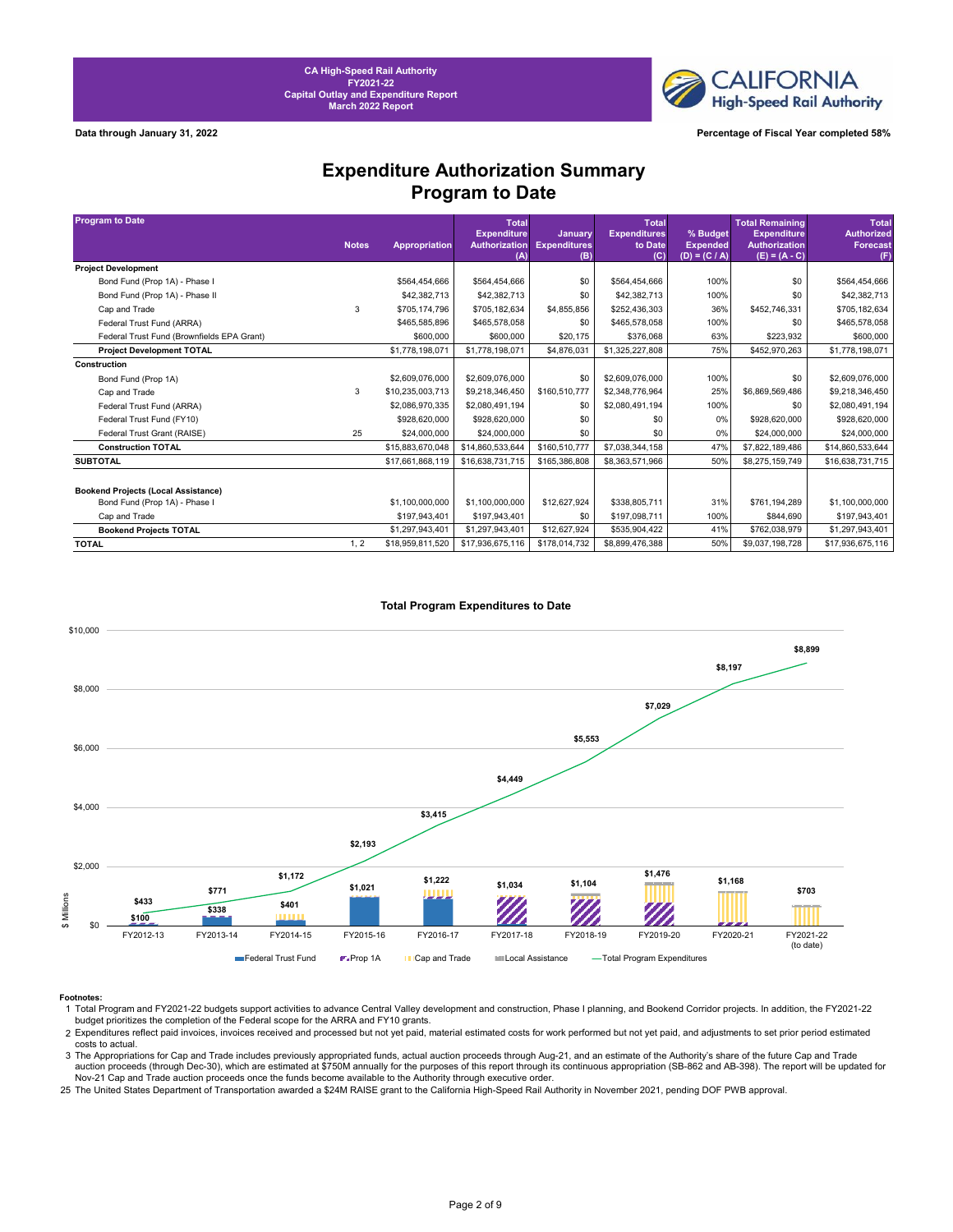

## **Project Development - State and Federal Funds FY2021-22**

| FY2021-22                                 |              |               |                     | FY2021-22           |                 | FY2021-22             |                 |
|-------------------------------------------|--------------|---------------|---------------------|---------------------|-----------------|-----------------------|-----------------|
|                                           |              | FY2021-22     | January             | <b>Expenditures</b> | % Budget        | Remaining             | FY2021-22       |
|                                           | <b>Notes</b> | <b>Budget</b> | <b>Expenditures</b> | to Date             | <b>Expended</b> | <b>Budget Balance</b> | <b>Forecast</b> |
|                                           |              | (A)           | (B)                 | (C)                 | $(D) = (C / A)$ | $(E) = (A - C)$       | (F)             |
| San Francisco - San Jose                  |              | \$7,867,405   | \$158,681           | \$1,385,236         | 18%             | \$6,482,169           | \$7,867,405     |
| San Jose - Merced                         |              | \$9,752,779   | \$228,347           | \$1,565,967         | 16%             | \$8,186,812           | \$9,752,779     |
| Bakersfield - Palmdale                    |              | \$848,295     | \$100,588           | \$839,529           | 98%             | \$8,766               | \$848,295       |
| Locally Generated Alternative (LGA)       |              | \$676,861     | \$0                 | \$10,000            | 1%              | \$666,861             | \$676,861       |
| Palmdale - Burbank                        |              | \$6,403,252   | \$262,020           | \$2,057,370         | 32%             | \$4,345,882           | \$6,352,076     |
| Burbank - Los Angeles                     |              | \$6,023,111   | \$184,000           | \$1,577,928         | 26%             | \$4,445,183           | \$6,023,111     |
| Los Angeles - Anaheim                     |              | \$5,780,828   | \$216,000           | \$1,801,860         | 31%             | \$3,978,968           | \$5,780,828     |
| Central Valley Wye                        |              | \$59,087      | \$595               | \$48,290            | 82%             | \$10,797              | \$59,087        |
| Resource Agency                           |              | \$60,457,509  | \$1,396,042         | \$4,441,294         | 7%              | \$56,016,215          | \$60,508,685    |
| Legal                                     |              | \$11,029,307  | \$96,553            | \$1,084,684         | 10%             | \$9,944,623           | \$11,029,307    |
| SCI/SAP                                   |              | \$929,658     | \$0                 | \$0                 | $0\%$           | \$929,658             | \$929,658       |
| NorCal Interconnections                   |              | \$1,065,000   | \$0                 | \$3,978             | 0%              | \$1,061,022           | \$1,065,000     |
| Rail Delivery Partner                     |              | \$25,907,834  | \$2,233,205         | \$7,128,031         | 28%             | \$18,779,803          | \$20,163,419    |
| Project Management Oversight Continuation |              | \$7,897,640   | \$0                 | \$0                 | $0\%$           | \$7,897,640           | \$0             |
| <b>TOTAL</b>                              | 1, 2, 5      | \$144,698,566 | \$4,876,031         | \$21,944,167        | 15%             | \$122,754,399         | \$131,056,511   |

### **Footnotes:**

1 Total Program and FY2021-22 budgets support activities to advance Central Valley development and construction, Phase I planning, and Bookend Corridor projects. In addition, the FY2021-22<br>budget prioritizes the completion

2 Expenditures reflect paid invoices, invoices received and processed but not yet paid, material estimated costs for work performed but not yet paid, and adjustments to set prior period estimated costs to actual.

5 The Fiscal Year Forecast has been updated mid year. Any forecast exceeding the Fiscal Year Budget requires governance review and approval.

# **Project Development - State and Federal Funds Program to Date**

| <b>Program to Date</b>                         |              | <b>Total</b>                  |                         | <b>Total</b>        |                 | <b>Total Remaining</b> | <b>Total</b>                 |
|------------------------------------------------|--------------|-------------------------------|-------------------------|---------------------|-----------------|------------------------|------------------------------|
|                                                |              | <b>Expenditure</b>            | January                 | <b>Expenditures</b> | % Budget        | <b>Expenditure</b>     | <b>Authorized</b>            |
|                                                | <b>Notes</b> | <b>Authorization</b>          | <b>Expenditures</b>     | to Date             | <b>Expended</b> | <b>Authorization</b>   | <b>Forecast</b>              |
| Phase I                                        |              | (A)                           | (B)                     | (C)                 | $(D) = (C / A)$ | $(E) = (A - C)$        | (F)                          |
| San Francisco - San Jose                       |              | \$52,991,841                  | \$158,681               | \$43,481,163        | 82%             | \$9,510,678            | \$52,991,841                 |
| San Jose - Merced                              |              | \$110,953,473                 | \$228,347               | \$102,107,908       | 92%             | \$8,845,565            | \$110,953,473                |
| Merced - Fresno                                |              | \$63,571,884                  | \$0                     | \$63,571,884        | 100%            | \$0                    | \$63,571,884                 |
| Fresno - Bakersfield                           |              | \$151,326,513                 | \$0                     | \$151,326,513       | 100%            | \$0                    | \$151,326,513                |
| Bakersfield - Palmdale                         |              | \$61,230,018                  | \$100,588               | \$57,815,359        | 94%             | \$3,414,659            | \$61,230,018                 |
| Locally Generated Alternative (LGA)            |              | \$18,544,851                  | \$0                     | \$17,877,990        | 96%             | \$666,861              | \$18,544,851                 |
| Palmdale - Burbank                             |              | \$142,224,039                 | \$262,020               | \$133,145,103       | 93%             | \$9,078,936            | \$142,224,039                |
|                                                |              | \$36,112,416                  | \$184,000               | \$31,638,658        | 87%             | \$4,473,758            |                              |
| Burbank - Los Angeles<br>Los Angeles - Anaheim |              | \$83,983,860                  | \$216,000               | \$70,365,479        | 83%             | \$13,618,381           | \$36,112,416<br>\$83,983,860 |
|                                                |              |                               |                         |                     | 99%             |                        |                              |
| Central Valley Wye                             |              | \$58,222,647                  | \$595                   | \$58,211,850        | 51%             | \$10,797               | \$58,222,647                 |
| <b>Resource Agency</b>                         |              | \$385,976,288<br>\$58,747,743 | \$1,396,042<br>\$96,553 | \$200,187,315       | 66%             | \$185,788,973          | \$385,976,288                |
| Legal                                          |              |                               |                         | \$38,868,259        |                 | \$19,879,484           | \$58,747,743                 |
| SCI/SAP                                        | 27           | \$29,078,271                  | \$0                     | \$13,382,216        | 46%             | \$15,696,055           | \$29,078,271                 |
| Merced Extension - Design Advancement          |              | \$63,045,387                  | \$0                     | \$0                 | 0%              | \$63,045,387           | \$63,045,387                 |
| Bakersfield Extension - Design Advancement     |              | \$56,309,217                  | \$0                     | \$0                 | 0%              | \$56,309,217           | \$56,309,217                 |
| Central Valley Stations - Design Advancement   |              | \$35,351,378                  | \$0                     | \$0                 | 0%              | \$35,351,378           | \$35,351,378                 |
| <b>SWCAP</b>                                   |              | \$677,872                     | \$0                     | \$677,872           | 100%            | \$0                    | \$677,872                    |
| NorCal Interconnections                        |              | \$1,959,000                   | \$0                     | \$7,477             | 0%              | \$1,951,523            | \$1,959,000                  |
| Early Train Operator                           |              | \$1,571,691                   | \$0                     | \$1,571,691         | 100%            | \$0                    | \$1,571,691                  |
| Rail Delivery Partner                          |              | \$318,458,709                 | \$2,233,205             | \$298,608,358       | 93%             | \$19,850,351           | \$318,458,709                |
| Project Management Oversight Continuation      | 27           | \$5,478,260                   | \$0                     | \$0                 | 0%              | \$5,478,260            | \$5,478,260                  |
| Phase I TOTAL                                  |              | \$1,735,815,358               | \$4,876,031             | \$1,282,845,095     | 74%             | \$452,970,263          | \$1,735,815,358              |
| Phase II                                       |              |                               |                         |                     |                 |                        |                              |
| Sacramento - Merced                            |              | \$5,968,898                   | \$0                     | \$5,968,898         | 100%            | \$0                    | \$5,968,898                  |
| <b>Altamont Pass</b>                           |              | \$26,392,193                  | \$0                     | \$26,392,193        | 100%            | \$0                    | \$26,392,193                 |
| Los Angeles - San Diego                        |              | \$10,020,755                  | \$0                     | \$10,020,755        | 100%            | \$0                    | \$10,020,755                 |
| Rail Delivery Partner - Phase II               |              | \$867                         | \$0                     | \$867               | 100%            | \$0                    | \$867                        |
| Phase II TOTAL                                 |              | \$42,382,713                  | \$0                     | \$42,382,713        | 100%            | \$0                    | \$42,382,713                 |
| <b>TOTAL</b>                                   | 1, 2, 27     | \$1,778,198,071               | \$4,876,031             | \$1,325,227,808     | 75%             | \$452,970,263          | \$1,778,198,071              |

**Footnotes:**<br>1 Total Program and FY2021-22 budgets support activities to advance Central Valley development and construction, Phase I planning, and Bookend Corridor projects. In addition, the FY2021-22 budget prioritizes the completion of the Federal scope for the ARRA and FY10 grants.

2 Expenditures reflect paid invoices, invoices received and processed but not yet paid, material estimated costs for work performed but not yet paid, and adjustments to set prior period estimated costs to actual.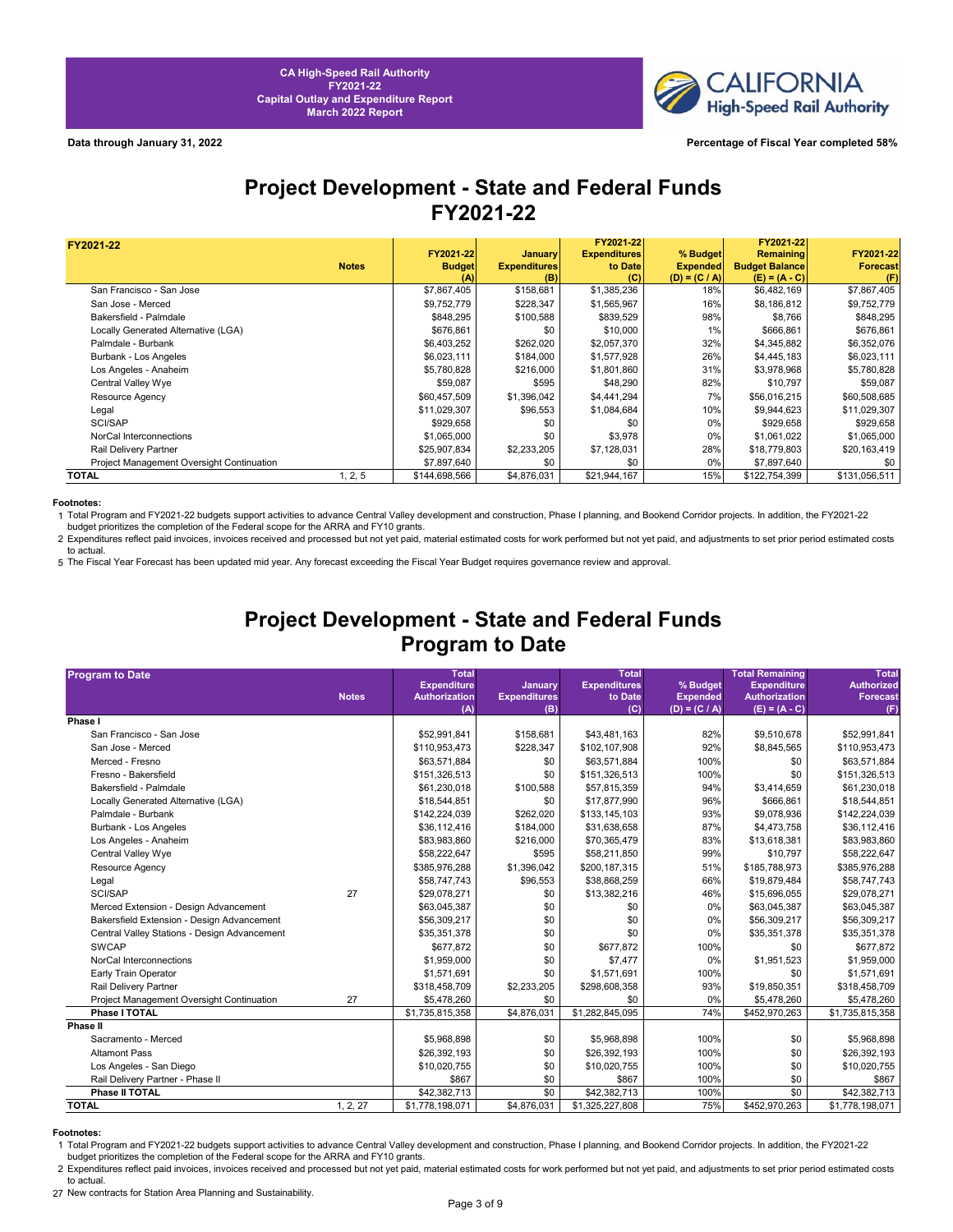

**Data through January 31, 2022 Percentage of Fiscal Year completed 58%**

## **Construction - State and Federal Funds FY2021-22**

| FY2021-22                                 |              |                      |                            | FY2021-22           |                                    | FY2021-22                                |                        |
|-------------------------------------------|--------------|----------------------|----------------------------|---------------------|------------------------------------|------------------------------------------|------------------------|
|                                           |              | FY2021-22            | <b>January</b>             | <b>Expenditures</b> | % Budget                           | <b>Remaining</b>                         | FY2021-22              |
|                                           | <b>Notes</b> | <b>Budget</b><br>(A) | <b>Expenditures</b><br>(B) | to Date<br>(C)      | <b>Expended</b><br>$(D) = (C / A)$ | <b>Budget Balance</b><br>$(E) = (A - C)$ | <b>Forecast</b><br>(F) |
| Design-Build Contract Work                | 4, 10        | \$1,050,124,079      | \$107,892,407              | \$387,511,884       | 37%                                | \$662,612,195                            | \$588,161,092          |
| SR 99                                     |              | \$12,203,092         | \$0                        | \$35,364            | 0%                                 | \$12,167,728                             | \$12,203,092           |
| <b>Project Construction Management</b>    |              | \$80,645,104         | \$7,332,463                | \$53,781,921        | 67%                                | \$26,863,183                             | \$86,764,426           |
| <b>Real Property Acquisition</b>          |              | \$269,128,042        | \$30,829,914               | \$72,830,392        | 27%                                | \$196,297,650                            | \$242,514,621          |
| Environmental Mitigation                  |              | \$30,937,511         | \$244,475                  | \$2,360,395         | 8%                                 | \$28,577,116                             | \$21,791,973           |
| Hazardous Waste Provisional Sum           |              | \$22,678,238         | \$0                        | \$0                 | 0%                                 | \$22,678,238                             | \$14,454,119           |
| Resource Agency                           |              | \$33,737,638         | \$5,891,863                | \$10,835,739        | 32%                                | \$22,901,899                             | \$20,164,199           |
| Third Party Contract Work                 |              | \$104,208,141        | \$1,998,332                | \$19,961,865        | 19%                                | \$84,246,276                             | \$63,651,846           |
| Estimated-At-Completion Contingency       | 4, 10        | \$128,748,367        | \$0                        | \$0                 | 0%                                 | \$128,748,367                            | \$154,323,713          |
| <b>Project Contingency</b>                | 10           | \$177,968,205        | \$0                        | \$0                 | 0%                                 | \$177,968,205                            | \$122,289,435          |
| Stations                                  |              | \$700,000            | \$0                        | \$0                 | 0%                                 | \$700,000                                | \$700,000              |
| Rail Delivery Partner                     |              | \$89,587,018         | \$5,054,425                | \$52,001,329        | 58%                                | \$37,585,689                             | \$85,953,835           |
| Project Management Oversight Continuation |              | \$51,123,202         | \$0                        | \$0                 | 0%                                 | \$51,123,202                             | \$0                    |
| Early Train Operator                      |              | \$14,774,234         | \$847,433                  | \$3,355,933         | 23%                                | \$11,418,301                             | \$12,000,000           |
| Legal                                     |              | \$16,379,145         | \$69,465                   | \$1,117,631         | 7%                                 | \$15,261,514                             | \$16,379,145           |
| <b>Pre-Construction Activities</b>        |              | \$950,000            | \$350,000                  | \$350,000           | 37%                                | \$600,000                                | \$950,000              |
| TOTAL                                     | 1, 2, 5      | \$2,083,892,015      | \$160,510,777              | \$604,142,453       | 29%                                | \$1,479,749,562                          | \$1,442,301,496        |

**Footnotes:**<br>1 Total Program and FY2021-22 budgets support activities to advance Central Valley development and construction, Phase I planning, and Bookend Corridor projects. In addition, the FY2021-22<br>budget prioritizes t

2 Expenditures reflect paid invoices, invoices received and processed but not yet paid, material estimated costs for work performed but not yet paid, and adjustments to set prior period estimated costs

4 to actual. This line reflects budget changes for the current reporting period that received internal governance approval. This is a net-zero impact to the Fiscal Year and Program budget.

5 The Fiscal Year Forecast has been updated mid year. Any forecast exceeding the Fiscal Year Budget requires governance review and approval.

7 Pre-construction activities for those sections where the environmental process is completed. Examples include preliminary engineering, right-of-way mapping, and design advancement.

10 Design-Build Contract Work, Project Contingency, and Hazardous Waste Provisional Sum budgets are adjusted monthly to reflect executed change orders as identified in the F&A Central Valley Status Report. These monthly adjustments have a net-zero impact on the Total Program budget.

# **Construction - State and Federal Funds Program to Date**

| <b>Program to Date</b>                    |                | <b>Total</b>         |                     | <b>Total</b>        |                 | <b>Total Remaining</b> | <b>Total</b>      |
|-------------------------------------------|----------------|----------------------|---------------------|---------------------|-----------------|------------------------|-------------------|
|                                           |                | <b>Expenditure</b>   | <b>January</b>      | <b>Expenditures</b> | % Budget        | <b>Expenditure</b>     | <b>Authorized</b> |
|                                           | <b>Notes</b>   | <b>Authorization</b> | <b>Expenditures</b> | to Date             | <b>Expended</b> | <b>Authorization</b>   | <b>Forecast</b>   |
|                                           |                | (A)                  | (B)                 | (C)                 | $(D) = (C / A)$ | $(E) = (A - C)$        | (F)               |
| Design-Build Contract Work                | 4, 10          | \$6,234,146,626      | \$107,892,407       | \$3,757,509,794     | 60%             | \$2,476,636,832        | \$6,234,146,626   |
| SR 99                                     |                | \$296,093,843        | \$0                 | \$281,257,679       | 95%             | \$14,836,164           | \$296,093,843     |
| SR 46                                     |                | \$75,643,560         | \$0                 | \$0                 | 0%              | \$75,643,560           | \$75,643,560      |
| <b>Project Construction Management</b>    |                | \$579,756,817        | \$7,332,463         | \$353,744,143       | 61%             | \$226,012,674          | \$579,756,817     |
| Real Property Acquisition                 |                | \$1,712,830,932      | \$30,829,914        | \$1,421,075,600     | 83%             | \$291,755,332          | \$1,712,830,932   |
| <b>Environmental Mitigation</b>           |                | \$206,490,092        | \$244,475           | \$113,284,826       | 55%             | \$93,205,266           | \$206,490,092     |
| Hazardous Waste Provisional Sum           |                | \$35,462,001         | \$0                 | \$0                 | 0%              | \$35,462,001           | \$35,462,001      |
| Resource Agency                           |                | \$125,889,546        | \$5,891,863         | \$45,097,669        | 36%             | \$80,791,877           | \$125,889,546     |
| Third Party Contract Work                 |                | \$564,452,790        | \$1,998,332         | \$246,134,724       | 44%             | \$318,318,066          | \$564,452,790     |
| Estimated-At-Completion Contingency       | 4, 10          | \$1,013,696,070      | \$0                 | \$0                 | 0%              | \$1,013,696,070        | \$1,013,696,070   |
| <b>Project Contingency</b>                | 10             | \$808,638,393        | \$0                 | \$0                 | 0%              | \$808,638,393          | \$808,638,393     |
| <b>Stations</b>                           |                | \$13,635,460         | \$0                 | \$0                 | 0%              | \$13,635,460           | \$13,635,460      |
| Communication and Signaling               |                | \$344,414,298        | \$0                 | \$0                 | 0%              | \$344,414,298          | \$344,414,298     |
| <b>Electric Traction</b>                  |                | \$429,807,474        | \$0                 | \$0                 | 0%              | \$429,807,474          | \$429,807,474     |
| Merced - Fresno (Preliminary ROW)         |                | \$8,795,493          | \$0                 | \$8,795,493         | 100%            | \$0                    | \$8,795,493       |
| Fresno - Bakersfield (Preliminary ROW)    |                | \$16,042,973         | \$0                 | \$16,042,973        | 100%            | \$0                    | \$16,042,973      |
| Bakersfield - Palmdale (Preliminary ROW)  |                | \$6,131,312          | \$0                 | \$6,131,312         | 100%            | \$0                    | \$6,131,312       |
| Rail Delivery Partner                     | 27             | \$765,739,287        | \$5,054,425         | \$672,041,699       | 88%             | \$93,697,588           | \$765,739,287     |
| Project Management Oversight Continuation | 27             | \$540.960.572        | \$0                 | \$0                 | 0%              | \$540,960,572          | \$540,960,572     |
| Early Train Operator                      |                | \$96,746,309         | \$847,433           | \$26,823,168        | 28%             | \$69,923,141           | \$96,746,309      |
| Legal                                     |                | \$97,774,323         | \$69,465            | \$36,198,686        | 37%             | \$61,575,637           | \$97,774,323      |
| <b>Support Facilities</b>                 |                | \$66,019,700         | \$0                 | \$0                 | 0%              | \$66,019,700           | \$66,019,700      |
| <b>Testing and Certification</b>          |                | \$174,341,486        | \$0                 | \$0                 | 0%              | \$174,341,486          | \$174,341,486     |
| Project Reserve                           |                | \$46,267,108         | \$0                 | \$0                 | 0%              | \$46,267,108           | \$46,267,108      |
| Interim Use                               |                | \$161,879,645        | \$0                 | \$53,856,392        | 33%             | \$108,023,253          | \$161,879,645     |
| Unallocated Contingency                   |                | \$419,730,867        | \$0                 | \$0                 | 0%              | \$419,730,867          | \$419,730,867     |
| <b>Pre-Construction Activities</b>        | $\overline{7}$ | \$19,146,668         | \$350,000           | \$350,000           | 2%              | \$18,796,668           | \$19,146,668      |
| <b>TOTAL</b>                              | 1, 2           | \$14,860,533,644     | \$160,510,777       | \$7,038,344,158     | 47%             | \$7,822,189,486        | \$14,860,533,644  |

**Footnotes:**<br>19 Total Program and FY2021-22 budgets support activities to advance Central Valley development and construction, Phase I planning, and Bookend Corridor projects. In addition, the FY2021-22 budget prioritizes the completion of the Federal scope for the ARRA and FY10 grants.

2 Expenditures reflect paid invoices, invoices received and processed but not yet paid, material estimated costs for work performed but not yet paid, and adjustments to set prior period estimated costs to actual.

4 This line reflects budget changes for the current reporting period that received internal governance approval. This is a net-zero impact to the Fiscal Year and Program budget.

7 Pre-construction activities for those sections where the environmental process is completed. Examples include preliminary engineering, right-of-way mapping, and design advancement. 10 Design-Build Contract Work, Project Contingency, and Hazardous Waste Provisional Sum budgets are adjusted monthly to reflect executed change orders as identified in the F&A Central Valley Status Report. These monthly adjustments have a net-zero impact on the Total Program budget.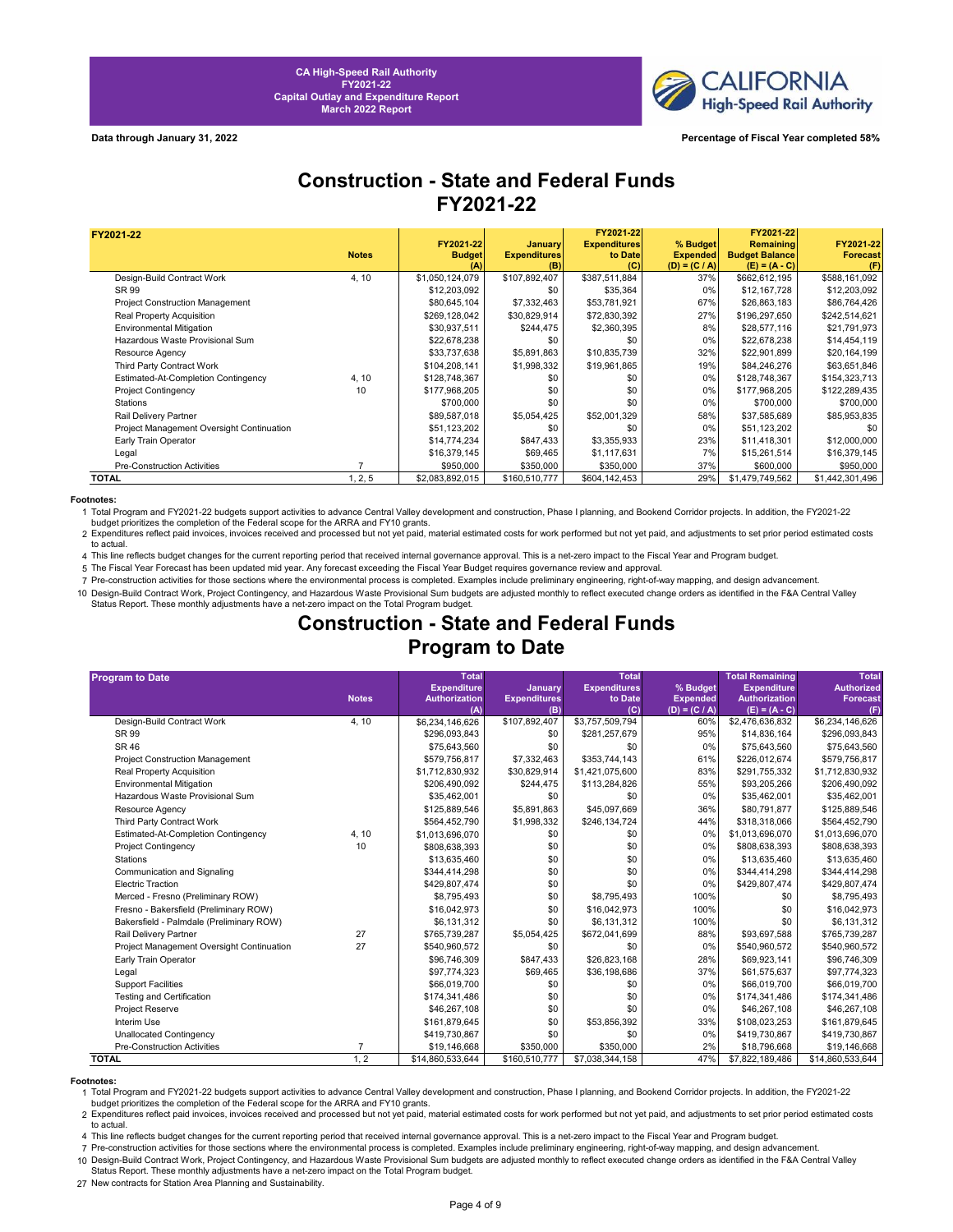

### **Data through January 31, 2022 Percentage of Fiscal Year completed 58%**

# **Bookend Projects FY2021-22**

| FY2021-22                            |              |               |                     | FY2021-22           |                 | FY2021-22             |                 |
|--------------------------------------|--------------|---------------|---------------------|---------------------|-----------------|-----------------------|-----------------|
|                                      |              | FY2021-22     | <b>January</b>      | <b>Expenditures</b> | % Budget        | Remaining             | FY2021-22       |
|                                      | <b>Notes</b> | <b>Budget</b> | <b>Expenditures</b> | to Date             | <b>Expended</b> | <b>Budget Balance</b> | <b>Forecast</b> |
|                                      |              | (A)           | (B)                 | (C)                 | $(D) = (C / A)$ | $(E) = (A - C)$       | (F)             |
| <b>Bookend - North</b>               |              |               |                     |                     |                 |                       |                 |
| PCJPB - Caltrain Electrification     | 11           | \$60,000,000  | \$12,627,924        | \$72.627.924        | 121%            | (\$12,627,924)        | \$115,433,917   |
| PCJPB - Caltrain Electrification     | 12           | \$272.288     | \$0                 | \$0                 | 0%              | \$272.288             | \$272.288       |
| San Mateo Grade Separation           | 12           | \$4,766,822   | \$0                 | \$4,196,116         | 88%             | \$570.706             | \$4,766,822     |
| Bookend - North TOTAL                |              | \$65,039,110  | \$12,627,924        | \$76,824,040        | 118%            | (S11,784,930)         | \$120,473,027   |
| <b>Bookend - South</b>               |              |               |                     |                     |                 |                       |                 |
| Rosecrans/Marquardt Grade Separation | 11           | \$19,000,000  | \$0                 | \$0                 | 0%              | \$19,000,000          | \$9,593,657     |
| Los Angeles Union Station            | 11, 13       | \$0           | \$0                 | \$0                 | $0\%$           | \$0                   | \$0             |
| Bookend - South TOTAL                |              | \$19,000,000  | \$0                 | \$0                 | 0%              | \$19,000,000          | \$9,593,657     |
| TOTAL                                | 2, 5         | \$84,039,110  | \$12,627.924        | \$76,824,040        | 91%             | \$7,215,070           | \$130.066.684   |

### **Footnotes:**

2 Expenditures reflect paid invoices, invoices received and processed but not yet paid, material estimated costs for work performed but not yet paid, and adjustments to set prior period estimated costs to actual.

5 The Fiscal Year Forecast has been updated mid year. Any forecast exceeding the Fiscal Year Budget requires governance review and approval.

11 This line is funded with Prop 1A Bookend Bond Funds.

12 This line is funded with Cap and Trade Funds.

13 The Authority is currently working with LA Metro on finalizing the Project Management and Funding Agreement (PMFA).

# **Bookend Projects Program to Date**

|    | <b>Total</b>           |                                                   |               |                                              | <b>Total Remaining</b>                         | <b>Total</b>                                                                                                        |
|----|------------------------|---------------------------------------------------|---------------|----------------------------------------------|------------------------------------------------|---------------------------------------------------------------------------------------------------------------------|
|    |                        |                                                   |               |                                              |                                                | <b>Authorized</b>                                                                                                   |
|    |                        |                                                   |               |                                              |                                                | <b>Forecast</b>                                                                                                     |
|    |                        |                                                   |               |                                              |                                                | (F)                                                                                                                 |
|    |                        |                                                   |               |                                              |                                                |                                                                                                                     |
| 11 | \$600,000,000          | \$12,627,924                                      | \$312,301,008 | 52%                                          | \$287,698,992                                  | \$600,000,000                                                                                                       |
| 12 | \$113,943,401          | \$0                                               | \$113,669,418 | 99%                                          | \$273,983                                      | \$113,943,401                                                                                                       |
| 12 | \$84,000,000           | \$0                                               | \$83,429,293  | 99%                                          | \$570.707                                      | \$84,000,000                                                                                                        |
|    | \$797.943.401          | \$12,627,924                                      | \$509,399,719 | 64%                                          | \$288,543,682                                  | \$797,943,401                                                                                                       |
|    |                        |                                                   |               |                                              |                                                |                                                                                                                     |
| 11 | \$76,665,000           | \$0                                               | \$26,504,703  | 35%                                          | \$50.160.297                                   | \$76,665,000                                                                                                        |
|    | \$423,335,000          | \$0                                               | \$0           | 0%                                           | \$423,335,000                                  | \$423,335,000                                                                                                       |
|    | \$500,000,000          | \$0                                               | \$26,504,703  | 5%                                           | \$473.495.297                                  | \$500,000,000                                                                                                       |
|    | \$1,297,943,401        | \$12,627,924                                      | \$535,904,422 | 41%                                          | \$762,038,979                                  | \$1,297,943,401                                                                                                     |
|    | <b>Notes</b><br>11, 13 | <b>Expenditure</b><br><b>Authorization</b><br>(A) | (B)           | <b>January</b><br><b>Expenditures</b><br>(C) | <b>Total</b><br><b>Expenditures</b><br>to Date | % Budget<br><b>Expenditure</b><br><b>Authorization</b><br><b>Expended</b><br>$(E) = (A - C)$<br>$(D) = (C / A)^{T}$ |

### **Footnotes:**

2 Expenditures reflect paid invoices, invoices received and processed but not yet paid, material estimated costs for work performed but not yet paid, and adjustments to set prior period estimated costs to actual.

11 This line is funded with Prop 1A Bookend Bond Funds.

12 This line is funded with Cap and Trade Funds.

13 The Authority is currently working with LA Metro on finalizing the Project Management and Funding Agreement (PMFA).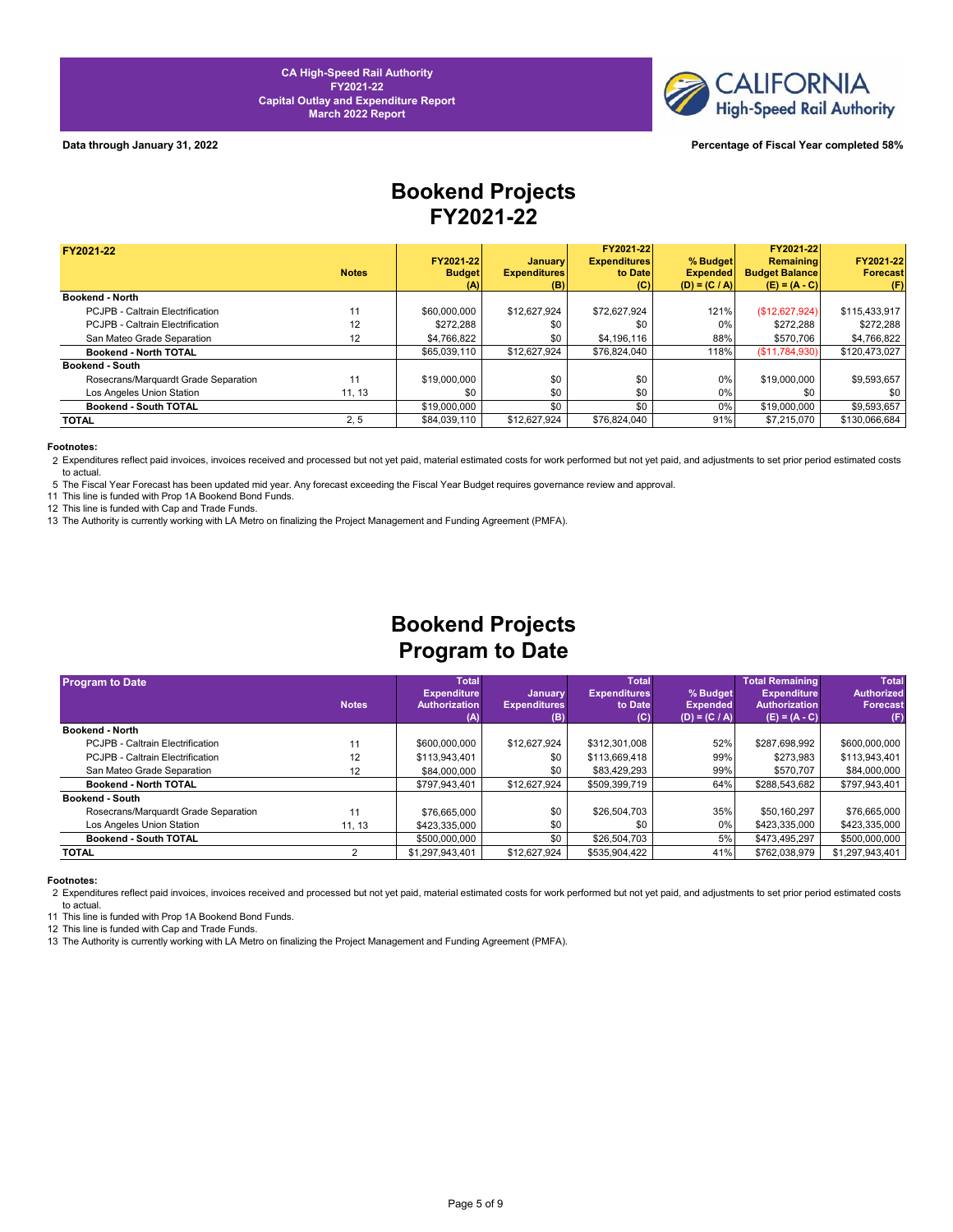

**Data through January 31, 2022 Percentage of Fiscal Year completed 58%**

## **Construction by Construction Package FY2021-22**

| FY2021-22                                 |                |                 |                     | FY2021-22           |                 | FY2021-22             |                 |
|-------------------------------------------|----------------|-----------------|---------------------|---------------------|-----------------|-----------------------|-----------------|
|                                           |                | FY2021-22       | January             | <b>Expenditures</b> | % Budget        | Remaining             | FY2021-22       |
|                                           | <b>Notes</b>   | <b>Budget</b>   | <b>Expenditures</b> | to Date             | <b>Expended</b> | <b>Budget Balance</b> | <b>Forecast</b> |
| CP <sub>1</sub>                           |                | (A)             | (B)                 | (C)                 | $(D) = (C / A)$ | $(E) = (A - C)$       | (F)             |
| Design-Build Contract Work                | $\overline{4}$ |                 |                     |                     |                 |                       |                 |
| SR 99                                     |                | \$496,825,939   | \$84,592,692        | \$204,967,745       | 41%<br>0%       | \$291,858,194         | \$265,326,159   |
|                                           |                | \$12,203,092    | \$0                 | \$35,364            |                 | \$12,167,728          | \$12,203,092    |
| Project Construction Management           | 9              | \$28,137,308    | \$2,405,034         | \$19,298,200        | 69%             | \$8,839,108           | \$29,362,853    |
| Real Property Acquisition                 |                | \$97,401,806    | \$863,132           | \$3,537,490         | 4%              | \$93,864,316          | \$75,227,371    |
| <b>Environmental Mitigation</b>           |                | \$5,441,894     | \$0                 | \$0                 | 0%              | \$5,441,894           | \$5,441,894     |
| Resource Agency                           |                | \$24,672,091    | \$5,668,470         | \$9,875,139         | 40%             | \$14,796,952          | \$11,098,652    |
| Third Party Contract Work                 |                | \$73,552,561    | \$1,328,880         | \$9,452,003         | 13%             | \$64,100,558          | \$41,742,079    |
| Estimated-At-Completion Contingency       | 4, 10          | \$23,095,689    | \$0                 | \$0                 | 0%              | \$23,095,689          | \$122,352,791   |
| <b>Project Contingency</b>                | 10             | \$48,892,167    | \$0                 | \$0                 | 0%              | \$48,892,167          | \$32,846,440    |
| CP1 TOTAL                                 |                | \$810,222,547   | \$94,858,208        | \$247,165,941       | 31%             | \$563,056,606         | \$595,601,331   |
| CP2-3                                     |                |                 |                     |                     |                 |                       |                 |
| Design-Build Contract Work                |                | \$373,915,263   | \$15,332,782        | \$109,365,184       | 29%             | \$264,550,079         | \$185,286,385   |
| Project Construction Management           | 9              | \$31,746,603    | \$3,061,867         | \$23,062,811        | 73%             | \$8,683,792           | \$37,996,461    |
| Real Property Acquisition                 |                | \$131,805,390   | \$29,852,143        | \$52,498,918        | 40%             | \$79,306,472          | \$131,129,369   |
| <b>Environmental Mitigation</b>           |                | \$16,145,538    | \$244,475           | \$2,360,395         | 15%             | \$13,785,143          | \$7,000,000     |
| Hazardous Waste Provisional Sum           |                | \$16,448,238    | \$0                 | \$0                 | 0%              | \$16,448,238          | \$8,224,119     |
| Resource Agency                           |                | \$1,265,290     | \$0                 | \$697               | 0%              | \$1,264,593           | \$1,265,290     |
| Third Party Contract Work                 |                | \$15,342,853    | \$0                 | \$7,395,602         | 48%             | \$7,947,251           | \$15,342,853    |
| Estimated-At-Completion Contingency       | 10             | \$77,702,602    | \$0                 | \$0                 | 0%              | \$77,702,602          | \$16,859,041    |
| <b>Project Contingency</b>                | 10             | \$34,546,851    | \$0                 | \$0                 | 0%              | \$34,546,851          | \$25,575,611    |
| CP2-3 TOTAL                               |                | \$698,918,628   | \$48,491,267        | \$194,683,607       | 28%             | \$504,235,021         | \$428,679,129   |
| CP4                                       |                |                 |                     |                     |                 |                       |                 |
| Design-Build Contract Work                | 10, 27         | \$179,382,877   | \$7,966,933         | \$73,178,955        | 41%             | \$106,203,922         | \$137,548,548   |
| Project Construction Management           |                | \$20,761,193    | \$1,865,562         | \$11,420,910        | 55%             | \$9,340,283           | \$19,405,112    |
| Real Property Acquisition                 |                | \$39,920,846    | \$114,639           | \$16,793,984        | 42%             | \$23,126,862          | \$36,157,881    |
| <b>Environmental Mitigation</b>           |                | \$9.350.079     | \$0                 | \$0                 | 0%              | \$9,350,079           | \$9,350,079     |
| Hazardous Waste Provisional Sum           |                | \$6,230,000     | \$0                 | \$0                 | 0%              | \$6,230,000           | \$6,230,000     |
| Resource Agency                           |                | \$594,491       | \$0                 | \$0                 | 0%              | \$594,491             | \$594,491       |
| Third Party Contract Work                 |                | \$15,312,727    | \$669,452           | \$3,114,260         | 20%             | \$12,198,467          | \$6,566,914     |
| <b>SR 46</b>                              |                | \$0             | \$0                 | \$0                 | 0%              | \$0                   | \$0             |
| Estimated-At-Completion Contingency       | 10, 27         | \$27,950,076    | \$0                 | \$0                 | 0%              | \$27,950,076          | \$15,111,881    |
| <b>Project Contingency</b>                |                | \$94,529,187    | \$0                 | \$0                 | 0%              | \$94,529,187          | \$63,867,384    |
| <b>CP4 TOTAL</b>                          | 10, 27         | \$394,031,475   | \$10,616,586        | \$104,508,109       | 27%             | \$289,523,366         | \$294,832,290   |
| CP <sub>5</sub>                           |                |                 |                     |                     |                 |                       |                 |
| Design-Build Contract Work                |                |                 |                     |                     |                 |                       |                 |
|                                           |                | \$0<br>\$0      | \$0<br>\$0          | \$0                 | 0%<br>0%        | \$0<br>\$0            | \$0<br>\$0      |
| Project Construction Management           |                |                 |                     | \$0                 |                 |                       |                 |
| Environmental Mitigation                  |                | \$0             | \$0                 | \$0                 | 0%<br>0%        | \$0                   | \$0             |
| Project Contingency                       |                | \$0             | \$0                 | \$0                 |                 | \$0                   | \$0             |
| <b>CP5 TOTAL</b>                          |                | \$0             | \$0                 | \$0                 | 0%              | \$0                   | \$0             |
| <b>Central Valley Route-Wide Work</b>     |                |                 |                     |                     |                 |                       |                 |
| Stations                                  |                | \$700,000       | \$0                 | \$0                 | 0%              | \$700,000             | \$700,000       |
| Project Construction Management           |                | \$0             | \$0                 | \$0                 | 0%              | \$0                   | \$0             |
| Communication and Signaling               |                | \$0             | \$0                 | \$0                 | 0%              | \$0                   | \$0             |
| <b>Electric Traction</b>                  |                | \$0             | \$0                 | \$0                 | 0%              | \$0                   | \$0             |
| <b>Testing and Certification</b>          |                | \$0             | \$0                 | \$0                 | 0%              | \$0                   | \$0             |
| Third Party Contract Work                 |                | \$0             | \$0                 | \$0                 | 0%              | \$0                   | \$0             |
| <b>Project Contingency</b>                |                | \$0             | \$0                 | \$0                 | 0%              | \$0                   | \$0             |
| Central Valley Route-Wide Work TOTAL      |                | \$700,000       | \$0                 | \$0                 | 0%              | \$700,000             | \$700,000       |
| System Wide / Extensions / Unallocated    |                |                 |                     |                     |                 |                       |                 |
| Rail Delivery Partner                     |                | \$89,587,018    | \$5,054,425         | \$52,001,329        | 58%             | \$37,585,689          | \$85,953,835    |
| Project Management Oversight Continuation |                | \$51,123,202    | \$0                 | \$0                 | 0%              | \$51,123,202          | \$0             |
| Early Train Operator                      |                | \$14,774,234    | \$847,433           | \$3,355,933         | 23%             | \$11,418,301          | \$12,000,000    |
| Legal                                     |                | \$16,379,145    | \$69,465            | \$1,117,631         | 7%              | \$15,261,514          | \$16,379,145    |
| Resource Agency                           |                | \$7,205,766     | \$223,393           | \$959,903           | 13%             | \$6,245,863           | \$7,205,766     |
| Project Reserve                           |                | \$0             | \$0                 | \$0                 | 0%              | \$0                   | \$0             |
| Interim Use                               |                | \$0             | \$0                 | \$0                 | 0%              | \$0                   | \$0             |
| <b>Unallocated Contingency</b>            |                | \$0             | \$0                 | \$0                 | 0%              | \$0                   | \$0             |
| Pre-Construction Activities               | $\overline{7}$ | \$950,000       | \$350,000           | \$350,000           | 37%             | \$600,000             | \$950,000       |
| System Wide / Unallocated TOTAL           |                | \$180,019,365   | \$6,544,716         | \$57,784,796        | 32%             | \$122,234,569         | \$122,488,746   |
| <b>TOTAL</b>                              | 1, 2, 5        | \$2,083,892,015 | \$160,510,777       | \$604,142,453       | 29%             | \$1,479,749,562       | \$1,442,301,496 |

**Footnotes:**<br>1 Total Program and FY2021-22 budgets support activities to advance Central Valley development and construction, Phase I planning, and Bookend Corridor projects. In addition, the FY2021-22 budget prioritizes the completion of the Federal scope for the ARRA and FY10 grants.

2 Expenditures reflect paid invoices, invoices received and processed but not yet paid, material estimated costs for work performed but not yet paid, and adjustments to set prior period estimated costs to actual.

4 This line reflects budget changes for the current reporting period that received internal governance approval. This is a net-zero impact to the Fiscal Year and Program budget.

5 The Fiscal Year Forecast has been updated mid year. Any forecast exceeding the Fiscal Year Budget requires governance review and approval.

7 Pre-construction activities for those sections where the environmental process is completed. Examples include preliminary engineering, right-of-way mapping, and design advancement.

9 Budget for this line is expected to increase once contract amendments are reviewed and approved.

10 Design-Build Contract Work, Project Contingency, and Hazardous Waste Provisional Sum budgets are adjusted monthly to reflect executed change orders as identified in the F&A Central Valley<br>Status Report. These monthly ad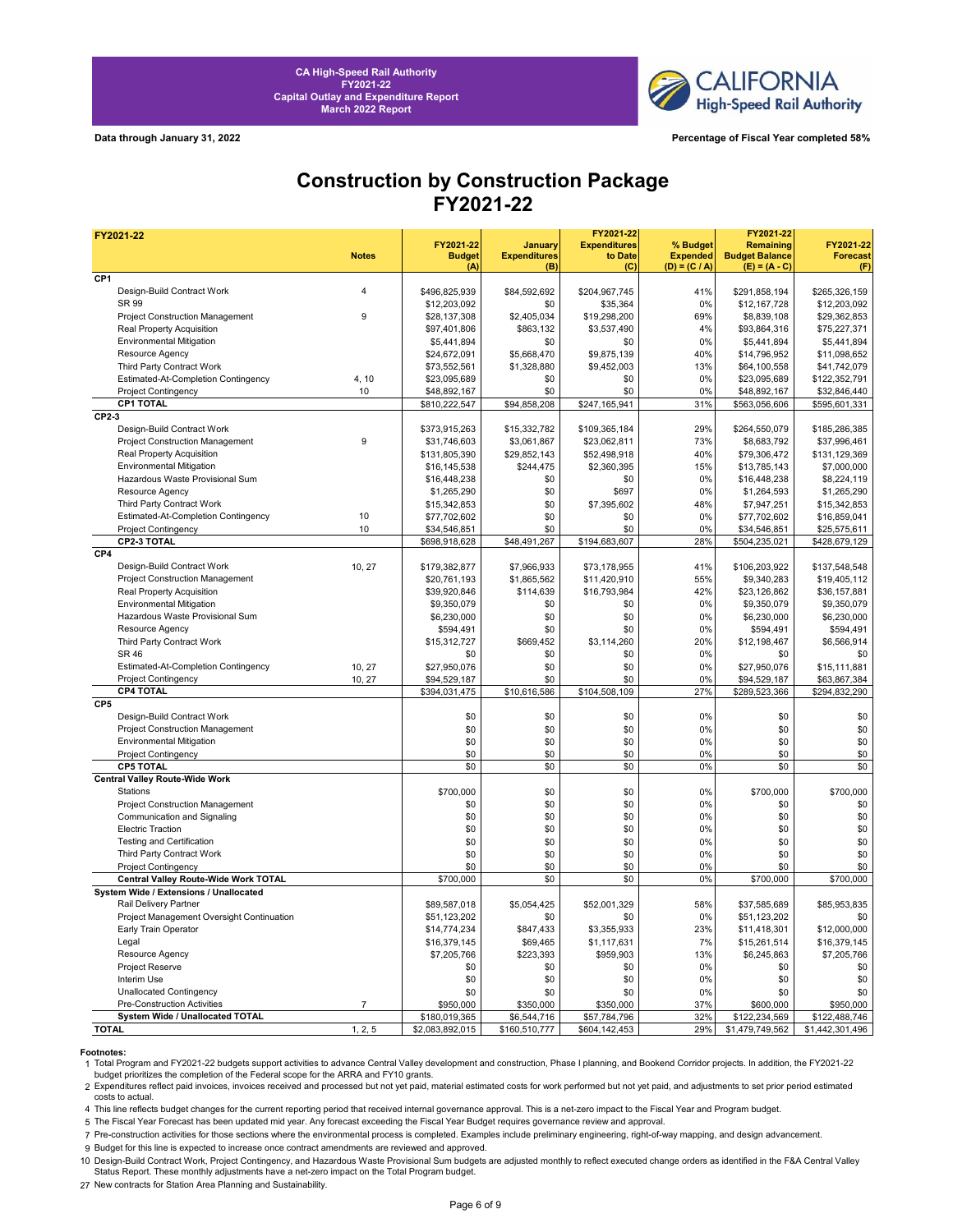

**Data through January 31, 2022 Percentage of Fiscal Year completed 58%**

### **Construction by Construction Package Program to Date**

| <b>Program to Date</b>                    |                | <b>Total</b>                |                            | <b>Total</b>        |                                    | <b>Total Remaining</b>                  | <b>Total</b>      |
|-------------------------------------------|----------------|-----------------------------|----------------------------|---------------------|------------------------------------|-----------------------------------------|-------------------|
|                                           |                | <b>Expenditure</b>          | January                    | <b>Expenditures</b> | % Budget                           | <b>Expenditure</b>                      | <b>Authorized</b> |
|                                           | <b>Notes</b>   | <b>Authorization</b><br>(A) | <b>Expenditures</b><br>(B) | to Date<br>(C)      | <b>Expended</b><br>$(D) = (C / A)$ | <b>Authorization</b><br>$(E) = (A - C)$ | <b>Forecast</b>   |
| CP1                                       |                |                             |                            |                     |                                    |                                         | (F)               |
| Design-Build Contract Work                | 4, 10          | \$2,665,944,043             | \$84,592,692               | \$1,734,886,561     | 65%                                | \$931,057,482                           | \$2,665,944,043   |
| SR 99                                     |                | \$296,093,843               | \$0                        | \$281,257,679       | 95%                                | \$14,836,164                            | \$296,093,843     |
| <b>Project Construction Management</b>    |                | \$156,513,769               | \$2,405,034                | \$122,951,017       | 79%                                | \$33,562,752                            | \$156,513,769     |
| Real Property Acquisition                 | 4              | \$896,907,552               | \$863,132                  | \$768,426,774       | 86%                                | \$128,480,778                           | \$896,907,552     |
| <b>Environmental Mitigation</b>           |                | \$40,037,064                | \$0                        | \$31,211,407        | 78%                                | \$8,825,657                             | \$40,037,064      |
| Resource Agency                           |                | \$56,301,269                | \$5,668,470                | \$37,696,108        | 67%                                | \$18,605,161                            | \$56,301,269      |
| Third Party Contract Work                 |                | \$312,862,724               | \$1,328,880                | \$161,521,829       | 52%                                | \$151,340,895                           | \$312,862,724     |
| Estimated-At-Completion Contingency       | 4, 10          | \$454,901,669               | \$0                        | \$0                 | 0%                                 | \$454,901,669                           | \$454,901,669     |
| <b>Project Contingency</b>                | 10             | \$252,903,149               | \$0                        | \$0                 | 0%                                 | \$252,903,149                           | \$252,903,149     |
| <b>CP1 TOTAL</b>                          |                | \$5,132,465,082             | \$94,858,208               | \$3,137,951,375     | 61%                                | \$1,994,513,707                         | \$5,132,465,082   |
| CP2-3                                     |                |                             |                            |                     |                                    |                                         |                   |
| Design-Build Contract Work                | 10             | \$2,219,829,281             | \$15,332,782               | \$1,490,374,743     | 67%                                | \$729,454,538                           | \$2,219,829,281   |
| Project Construction Management           |                | \$158,999,789               | \$3,061,867                | \$150,315,996       | 95%                                | \$8,683,793                             | \$158,999,789     |
| Real Property Acquisition                 | 4              | \$596,591,987               | \$29,852,143               | \$470,374,870       | 79%                                | \$126,217,117                           | \$596,591,987     |
| <b>Environmental Mitigation</b>           |                | \$69,728,307                | \$244,475                  | \$55,824,402        | 80%                                | \$13,903,905                            | \$69,728,307      |
| Hazardous Waste Provisional Sum           |                | \$29,232,001                | \$0                        | \$0                 | 0%                                 | \$29,232,001                            | \$29,232,001      |
| Resource Agency                           |                | \$2,313,924                 | \$0                        | \$6,004             | 0%                                 | \$2,307,920                             | \$2,313,924       |
| Third Party Contract Work                 |                | \$100,183,360               | \$0                        | \$68,081,448        | 68%                                | \$32,101,912                            | \$100,183,360     |
| Estimated-At-Completion Contingency       | 10             | \$527,632,031               | \$0                        | \$0                 | 0%                                 | \$527,632,031                           | \$527,632,031     |
| <b>Project Contingency</b>                | 10             | \$131,357,809               | \$0                        | \$0                 | 0%                                 | \$131,357,809                           | \$131,357,809     |
| CP2-3 TOTAL                               |                | \$3,835,868,489             | \$48,491,267               | \$2,234,977,463     | 58%                                | \$1,600,891,026                         | \$3,835,868,489   |
| CP4                                       |                |                             |                            |                     |                                    |                                         |                   |
| Design-Build Contract Work                | 10, 27         | \$681,058,295               | \$7,966,933                | \$532,248,490       | 78%                                | \$148,809,805                           | \$681,058,295     |
| Project Construction Management           |                | \$89,817,413                | \$1,865,562                | \$80,477,130        | 90%                                | \$9,340,283                             | \$89,817,413      |
| Real Property Acquisition                 |                | \$219,331,393               | \$114,639                  | \$182,273,956       | 83%                                | \$37,057,437                            | \$219,331,393     |
| <b>Environmental Mitigation</b>           |                | \$43,048,870                | \$0                        | \$26,249,017        | 61%                                | \$16,799,853                            | \$43,048,870      |
| Hazardous Waste Provisional Sum           |                | \$6,230,000                 | \$0                        | \$0                 | 0%                                 | \$6,230,000                             | \$6,230,000       |
| Resource Agency                           |                | \$922,217                   | \$0                        | \$104,304           | 11%                                | \$817,913                               | \$922,217         |
| Third Party Contract Work                 |                | \$35,490,039                | \$669,452                  | \$16,531,447        | 47%                                | \$18,958,592                            | \$35,490,039      |
| <b>SR 46</b>                              |                | \$75,643,560                | \$0                        | \$0                 | 0%                                 | \$75,643,560                            | \$75,643,560      |
| Estimated-At-Completion Contingency       | 10, 27         | \$31,162,370                | \$0                        | \$0                 | 0%                                 | \$31,162,370                            | \$31,162,370      |
| <b>Project Contingency</b>                | 10, 27         | \$102,014,711               | \$0                        | \$0                 | 0%                                 | \$102,014,711                           | \$102,014,711     |
| <b>CP4 TOTAL</b>                          |                | \$1,284,718,867             | \$10,616,586               | \$837,884,344       | 65%                                | \$446,834,523                           | \$1,284,718,867   |
| CP <sub>5</sub>                           |                |                             |                            |                     |                                    |                                         |                   |
| Design-Build Contract Work                |                | \$667,315,007               | \$0                        | \$0                 | 0%                                 | \$667,315,007                           | \$667,315,007     |
| Project Construction Management           |                | \$147,114,943               | \$0                        | \$0                 | 0%                                 | \$147,114,943                           | \$147,114,943     |
| <b>Environmental Mitigation</b>           |                | \$53,675,851                | \$0                        | \$0                 | 0%                                 | \$53,675,851                            | \$53,675,851      |
| <b>Project Contingency</b>                |                | \$224,257,608               | \$0                        | \$0                 | 0%                                 | \$224,257,608                           | \$224,257,608     |
| <b>CP5 TOTAL</b>                          |                | \$1,092,363,409             | \$0                        | \$0                 | 0%                                 | \$1,092,363,409                         | \$1,092,363,409   |
| <b>Central Valley Route-Wide Work</b>     |                |                             |                            |                     |                                    |                                         |                   |
| Stations                                  |                | \$13,635,460                | \$0                        | \$0                 | 0%                                 | \$13,635,460                            | \$13,635,460      |
| Project Construction Management           |                | \$27,310,903                | \$0                        | \$0                 | 0%                                 | \$27,310,903                            | \$27,310,903      |
| Communication and Signaling               |                | \$344,414,298               | \$0                        | \$0                 | 0%                                 | \$344,414,298                           | \$344,414,298     |
| <b>Electric Traction</b>                  |                | \$429,807,474               | \$0                        | \$0                 | 0%                                 | \$429,807,474                           | \$429,807,474     |
| <b>Testing and Certification</b>          |                | \$174,341,486               | \$0                        | \$0                 | 0%                                 | \$174,341,486                           | \$174,341,486     |
| Third Party Contract Work                 |                | \$115,916,667               | \$0                        | \$0                 | 0%                                 | \$115,916,667                           | \$115,916,667     |
| <b>Project Contingency</b>                |                | \$98,105,116                | \$0                        | \$0                 | 0%                                 | \$98,105,116                            | \$98,105,116      |
| Central Valley Route-Wide Work TOTAL      |                | \$1,203,531,404             | \$0                        | \$0                 | 0%                                 | \$1,203,531,404                         | \$1,203,531,404   |
| System Wide / Extensions / Unallocated    |                |                             |                            |                     |                                    |                                         |                   |
| Merced - Fresno (Preliminary ROW)         |                | \$8,795,493                 | \$0                        | \$8,795,493         | 100%                               | \$0                                     | \$8,795,493       |
| Fresno - Bakersfield (Preliminary ROW)    |                | \$16,042,973                | \$0                        | \$16,042,973        | 100%                               | \$0                                     | \$16,042,973      |
| Bakersfield - Palmdale (Preliminary ROW)  |                | \$6,131,312                 | \$0                        | \$6,131,312         | 100%                               | \$0                                     | \$6,131,312       |
| Rail Delivery Partner                     |                | \$765,739,287               | \$5,054,425                | \$672,041,699       | 88%                                | \$93,697,588                            | \$765,739,287     |
| Project Management Oversight Continuation | 27             | \$540,960,572               | \$0                        | \$0                 | 0%                                 | \$540,960,572                           | \$540,960,572     |
| Early Train Operator                      | 27             | \$96,746,309                | \$847,433                  | \$26,823,168        | 28%                                | \$69,923,141                            | \$96,746,309      |
| Legal                                     |                | \$97,774,323                | \$69,465                   | \$36,198,686        | 37%                                | \$61,575,637                            | \$97,774,323      |
| Resource Agency                           |                | \$66,352,136                | \$223,393                  | \$7,291,253         | 11%                                | \$59,060,883                            | \$66,352,136      |
| <b>Support Facilities</b>                 |                | \$66,019,700                | \$0                        | \$0                 | 0%                                 | \$66,019,700                            | \$66,019,700      |
| Project Reserve                           |                | \$46,267,108                | \$0                        | \$0                 | 0%                                 | \$46,267,108                            | \$46,267,108      |
| Interim Use                               |                | \$161,879,645               | \$0                        | \$53,856,392        | 33%                                | \$108,023,253                           | \$161,879,645     |
| <b>Unallocated Contingency</b>            |                | \$419,730,867               | \$0                        | \$0                 | 0%                                 | \$419,730,867                           | \$419,730,867     |
| Pre-Construction Activities               | $\overline{7}$ | \$19,146,668                | \$350,000                  | \$350,000           | 2%                                 | \$18,796,668                            | \$19,146,668      |
| <b>System Wide / Unallocated TOTAL</b>    |                | \$2,311,586,393             | \$6,544,716                | \$827,530,976       | 36%                                | \$1,484,055,417                         | \$2,311,586,393   |
| <b>TOTAL</b>                              | 1, 2           | \$14,860,533,644            | \$160,510,777              | \$7,038,344,158     | 47%                                | \$7,822,189,486                         | \$14,860,533,644  |

**Footnotes:**<br>1 Total Program and FY2021-22 budgets support activities to advance Central Valley development and construction, Phase I planning, and Bookend Corridor projects. In addition, the FY2021-22 budget prioritizes the completion of the Federal scope for the ARRA and FY10 grants.

2 Expenditures reflect paid invoices, invoices received and processed but not yet paid, material estimated costs for work performed but not yet paid, and adjustments to set prior period estimated costs to actual.

4 This line reflects budget changes for the current reporting period that received internal governance approval. This is a net-zero impact to the Fiscal Year and Program budget.

7 Pre-construction activities for those sections where the environmental process is completed. Examples include preliminary engineering, right-of-way mapping, and design advancement.

10 Design-Build Contract Work, Project Contingency, and Hazardous Waste Provisional Sum budgets are adjusted monthly to reflect executed change orders as identified in the F&A Central Valley Status<br>Report. These monthly ad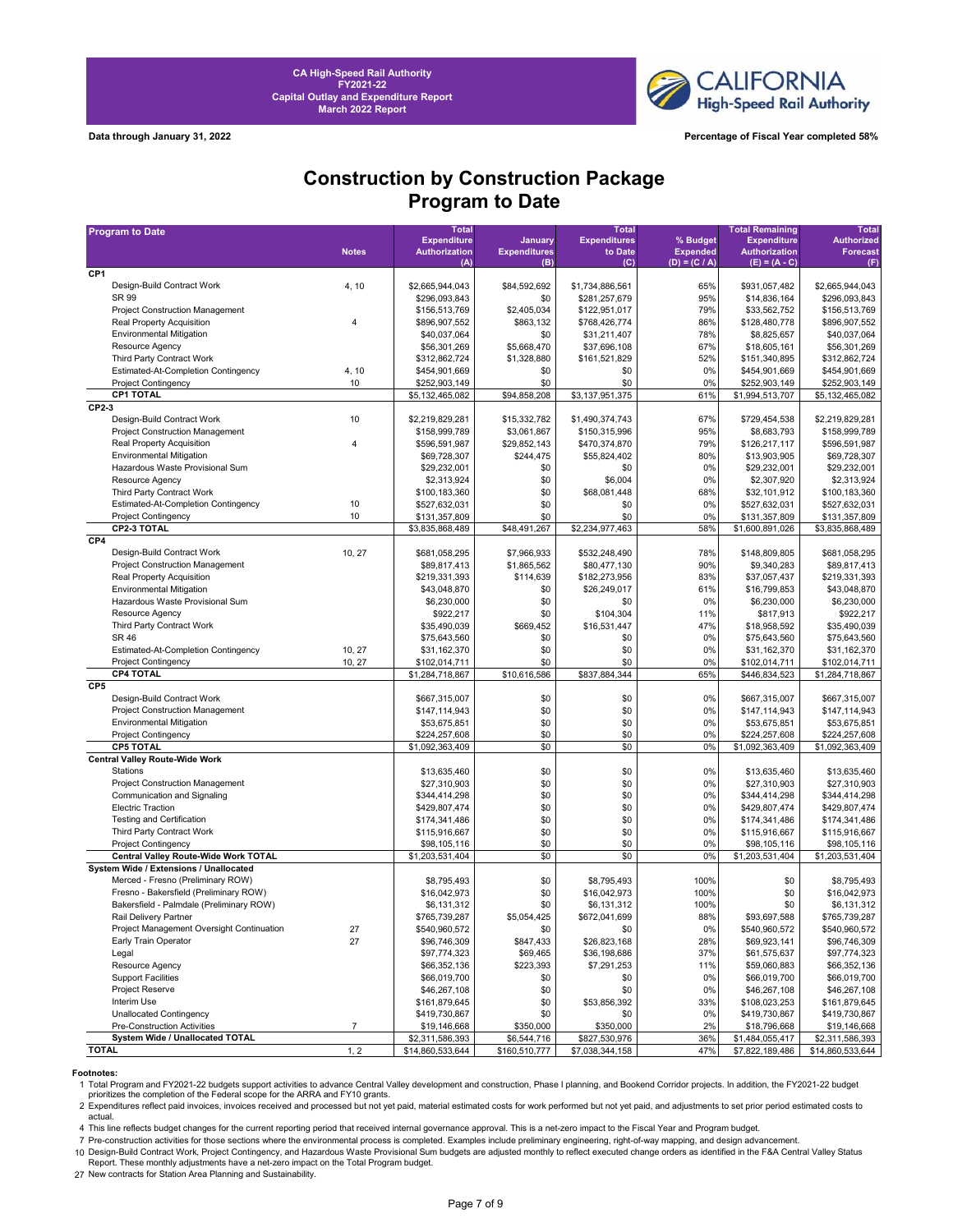



**Data through January 31, 2022 Percentage of Fiscal Year completed 58%**

# **Central Valley Segment Program to Date**

| <b>Program to Date</b>                     |                | <b>Total</b>         |                     | <b>Total</b>        | <b>Total Remaining</b> |
|--------------------------------------------|----------------|----------------------|---------------------|---------------------|------------------------|
|                                            |                | <b>Expenditure</b>   | January             | <b>Expenditures</b> | <b>Expenditure</b>     |
|                                            | <b>Notes</b>   | <b>Authorization</b> | <b>Expenditures</b> | to Date             | <b>Authorization</b>   |
| CP <sub>1</sub>                            |                | (A)                  | (B)                 | (C)                 | $(D) = (A - C)$        |
| Design-Build Contract Work                 | 4, 10          | \$2,665,944,043      | \$84,592,692        | \$1,734,886,561     | \$931,057,482          |
| <b>SR 99</b>                               |                | \$296,093,843        | \$0                 | \$281,257,679       | \$14,836,164           |
| <b>Project Construction Management</b>     |                | \$156,513,769        | \$2,405,034         | \$122,951,017       | \$33,562,752           |
| Real Property Acquisition                  | $\overline{4}$ | \$896,907,552        | \$863,132           | \$768,426,774       | \$128,480,778          |
| <b>Environmental Mitigation</b>            |                | \$40,037,064         | \$0                 | \$31,211,407        | \$8,825,657            |
| Resource Agency                            |                | \$56,301,269         | \$5,668,470         | \$37,696,108        | \$18,605,161           |
| Third Party Contract Work                  |                | \$312,862,724        | \$1,328,880         | \$161,521,829       | \$151,340,895          |
| <b>Estimated-At-Completion Contingency</b> | 4, 10          | \$454,901,669        | \$0                 | \$0                 | \$454,901,669          |
| <b>Project Contingency</b>                 | 10             | \$252,903,149        | \$0                 | \$0                 | \$252,903,149          |
| <b>CP1 TOTAL</b>                           |                | \$5,132,465,082      | \$94,858,208        | \$3,137,951,375     | \$1,994,513,707        |
| CP2-3                                      |                |                      |                     |                     |                        |
| Design-Build Contract Work                 | 10             | \$2,219,829,281      | \$15,332,782        | \$1,490,374,743     | \$729,454,538          |
| <b>Project Construction Management</b>     |                | \$158,999,789        | \$3,061,867         | \$150,315,996       | \$8.683.793            |
| Real Property Acquisition                  | $\overline{4}$ | \$596,591,987        | \$29,852,143        | \$470,374,870       | \$126,217,117          |
| <b>Environmental Mitigation</b>            |                |                      | \$244,475           |                     |                        |
| Hazardous Waste Provisional Sum            |                | \$69,728,307         |                     | \$55,824,402        | \$13,903,905           |
|                                            |                | \$29,232,001         | \$0                 | \$0                 | \$29,232,001           |
| Resource Agency                            |                | \$2,313,924          | \$0                 | \$6,004             | \$2,307,920            |
| Third Party Contract Work                  |                | \$100,183,360        | \$0                 | \$68,081,448        | \$32,101,912           |
| <b>Estimated-At-Completion Contingency</b> | 10             | \$527,632,031        | \$0                 | \$0                 | \$527,632,031          |
| <b>Project Contingency</b>                 | 10             | \$131,357,809        | \$0                 | \$0                 | \$131,357,809          |
| <b>CP2-3 TOTAL</b>                         |                | \$3,835,868,489      | \$48,491,267        | \$2,234,977,463     | \$1,600,891,026        |
| CP4                                        |                |                      |                     |                     |                        |
| Design-Build Contract Work                 | 10, 27         | \$681,058,295        | \$7,966,933         | \$532,248,490       | \$148,809,805          |
| <b>Project Construction Management</b>     |                | \$89,817,413         | \$1,865,562         | \$80,477,130        | \$9.340.283            |
| <b>Real Property Acquisition</b>           |                | \$219,331,393        | \$114,639           | \$182,273,956       | \$37,057,437           |
| <b>Environmental Mitigation</b>            |                | \$43,048,870         | \$0                 | \$26,249,017        | \$16,799,853           |
| Hazardous Waste Provisional Sum            |                | \$6,230,000          | \$0                 | \$0                 | \$6,230,000            |
| Resource Agency                            |                | \$922,217            | \$0                 | \$104,304           | \$817,913              |
| Third Party Contract Work                  |                | \$35,490,039         | \$669,452           | \$16,531,447        | \$18,958,592           |
| <b>SR 46</b>                               |                | \$75,643,560         | \$0                 | \$0                 | \$75,643,560           |
| <b>Estimated-At-Completion Contingency</b> | 10, 27         | \$31,162,370         | \$0                 | \$0                 | \$31,162,370           |
| <b>Project Contingency</b>                 | 10, 27         | \$102,014,711        | \$0                 | \$0                 | \$102,014,711          |
| <b>CP4 TOTAL</b>                           |                | \$1,284,718,867      | \$10,616,586        | \$837,884,344       | \$446,834,523          |
| CP5                                        |                |                      |                     |                     |                        |
| Design-Build Contract Work                 |                | \$667,315,007        | \$0                 | \$0                 | \$667,315,007          |
| <b>Project Construction Management</b>     |                | \$147,114,943        | \$0                 | \$0                 | \$147,114,943          |
| <b>Environmental Mitigation</b>            |                | \$53,675,851         | \$0                 | \$0                 | \$53,675,851           |
| <b>Project Contingency</b>                 |                | \$224,257,608        | \$0                 | \$0                 | \$224,257,608          |
| <b>CP5 TOTAL</b>                           |                | \$1,092,363,409      | \$0                 | \$0                 | \$1,092,363,409        |
| <b>Central Valley Route-Wide Work</b>      |                |                      |                     |                     |                        |
| <b>Stations</b>                            |                | \$13,635,460         | \$0                 | \$0                 | \$13,635,460           |
| <b>Project Construction Management</b>     |                | \$27.310.903         | \$0                 | \$0                 | \$27,310,903           |
| Communication and Signaling                |                | \$344,414,298        | \$0                 | \$0                 | \$344,414,298          |
| <b>Electric Traction</b>                   |                | \$429,807,474        | \$0                 | \$0                 | \$429,807,474          |
| <b>Testing and Certification</b>           |                | \$174,341,486        | \$0                 | \$0                 | \$174,341,486          |
| Third Party Contract Work                  |                | \$115,916,667        | \$0                 | \$0                 | \$115,916,667          |
| <b>Project Contingency</b>                 |                | \$98,105,116         | \$0                 | \$0                 | \$98,105,116           |
| Central Valley Route-Wide Work TOTAL       |                | \$1,203,531,404      | \$0                 | \$0                 | \$1,203,531,404        |
| <b>Project Wide</b>                        |                |                      |                     |                     |                        |
| Merced - Fresno                            |                | \$34,224,247         | \$0                 | \$34,224,247        | \$0                    |
| Fresno - Bakersfield                       |                | \$167,369,487        | \$0                 | \$167,369,487       | \$0                    |
| Rail Delivery Partner                      |                | \$670,245,871        | \$179,728           | \$609,948,890       | \$60,296,981           |
| <b>Station Area Planning</b>               |                | \$1,894,811          | \$0                 | \$1,894,811         | \$0                    |
| Early Train Operator                       |                | \$98,317,999         | \$847,433           | \$28,394,859        | \$69,923,140           |
| Resource Agency                            |                | \$180,423,079        | \$344,266           | \$122,859,628       | \$57,563,451           |
| <b>Support Facilities</b>                  |                | \$66,019,700         | \$0                 | \$0                 | \$66,019,700           |
| Legal                                      |                | \$106,942,006        | \$7,447             | \$47,243,448        | \$59,698,558           |
| Project Wide TOTAL                         |                | \$1,325,437,200      | \$1,378,874         | \$1,011,935,370     | \$313,501,830          |
| <b>TOTAL</b>                               | 1, 2           | \$13,874,384,451     | \$155,344,935       | \$7,222,748,552     | \$6,651,635,899        |

**Footnotes:**<br>1 Total Program and FY2021-22 budgets support activities to advance Central Valley development and construction, Phase I planning, and Bookend Corridor projects. In addition, the FY2021-22 budget prioritizes the completion of the Federal scope for the ARRA and FY10 grants.

2 Expenditures reflect paid invoices, invoices received and processed but not yet paid, material estimated costs for work performed but not yet paid, and adjustments to set prior period estimated costs to actual.

4 This line reflects budget changes for the current reporting period that received internal governance approval. This is a net-zero impact to the Fiscal Year and Program budget.

10 Design-Build Contract Work, Project Contingency, and Hazardous Waste Provisional Sum budgets are adjusted monthly to reflect executed change orders as identified in the F&A Central Valley<br>Status Report. These monthly ad